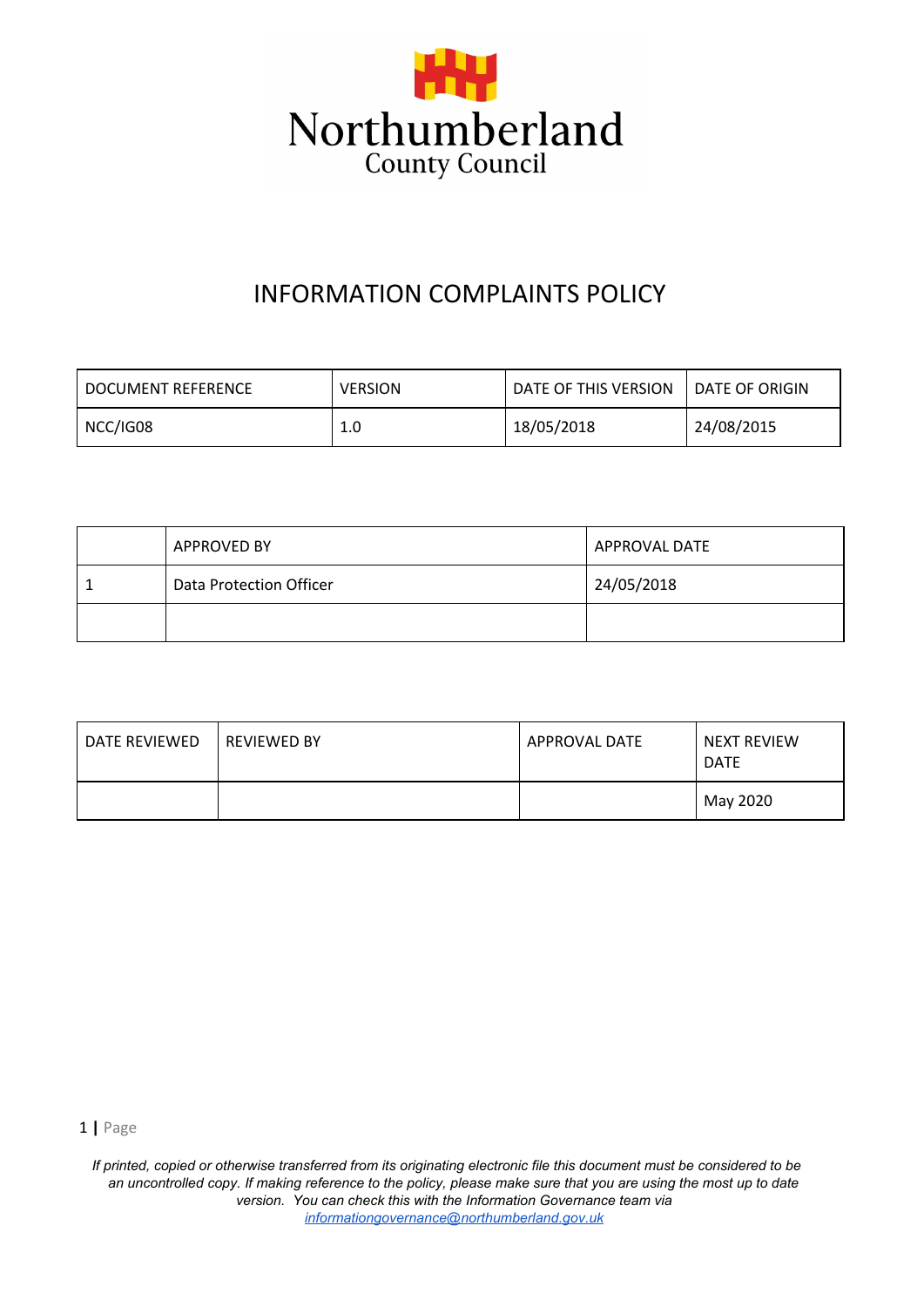

#### **Related Policies**

| POLICY NAME                                | POLICY REFERENCE NUMBER | <b>VERSION</b> |
|--------------------------------------------|-------------------------|----------------|
| Data Protection and Confidentiality Policy | NCC.IG02                | 5.3            |
| Freedom of Information Policy              | NCC.IG04                | 2.2            |
| <b>Environmental Information Policy</b>    | NCC.IG05                | 1.0            |
| <b>Information Charging Policy</b>         | NCC.IG06                | 1.0            |
| Re-use of Information Policy               | NCC.IG07                | 1.0            |

#### **Amendment History**

| <b>VERSION</b> | <b>DATE</b> | <b>DESCRIPTION</b>                                                                                                                   |
|----------------|-------------|--------------------------------------------------------------------------------------------------------------------------------------|
| 0.1            | 24/08/2015  | <b>Working Draft</b>                                                                                                                 |
| 0.2            | 25/11/2016  | Changes made after consultation with the Information Governance Group,<br>Digital Northumberland Board and Corporate Leadership Team |
| 1.0            | 18/05/2018  | Amendments to policy in line with GDPR                                                                                               |
|                |             |                                                                                                                                      |

2 **|** Page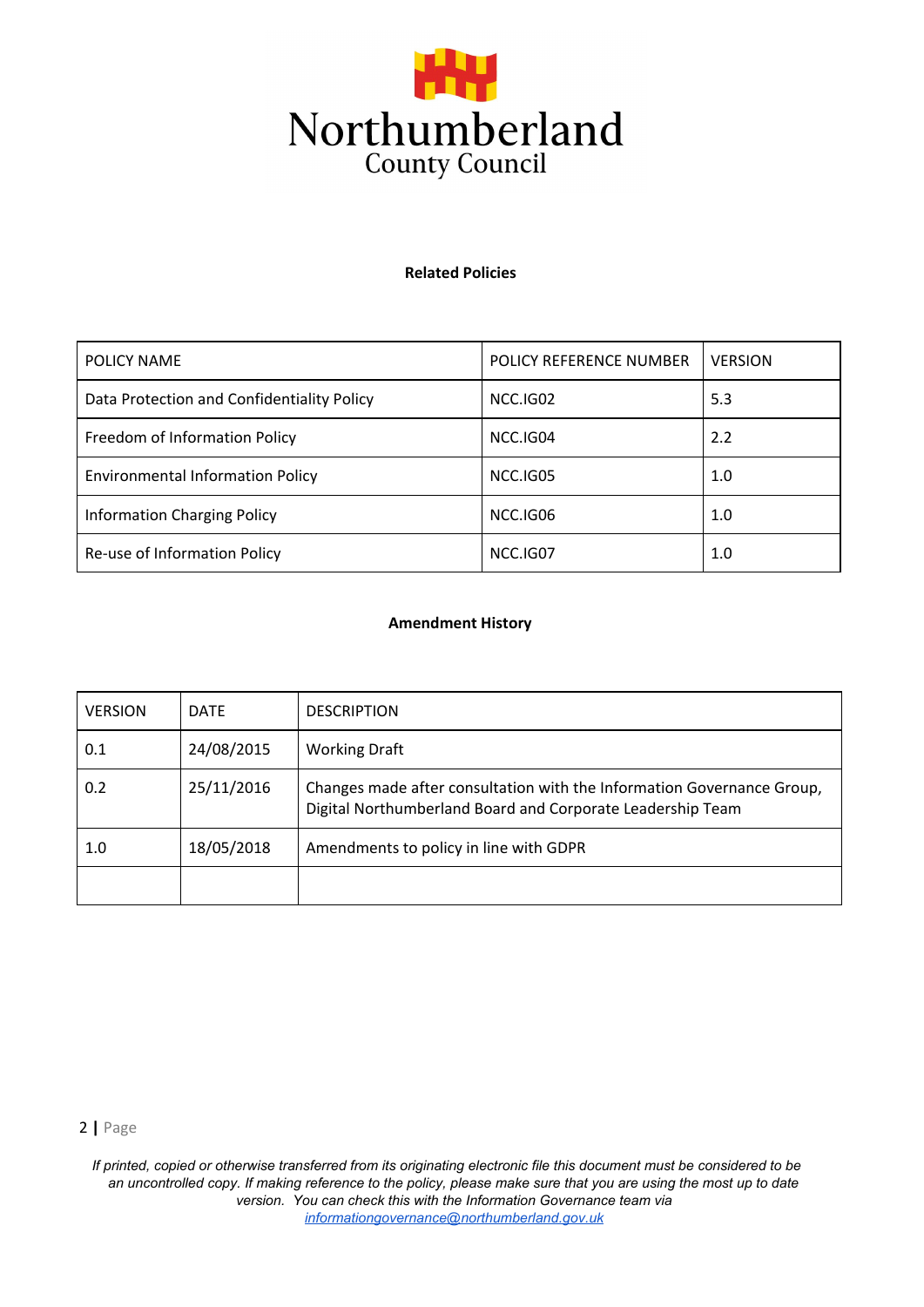

## **Table of Contents**

- 1. Scope
- 2. Purpose
- 3. Introduction
- 4. Definition of an Information Complaint
- 5. Information Complaints Procedure
- 6. How to appeal against the outcome of an Information complaint
- 7. Responding to Information Complaints
- 8. Persistent and Vexatious Information Complaints
- 9. Learning from Information Complaints
- 10. Confidentiality
- 11. Implementation
- 12. Monitoring and review
- 13. Useful contacts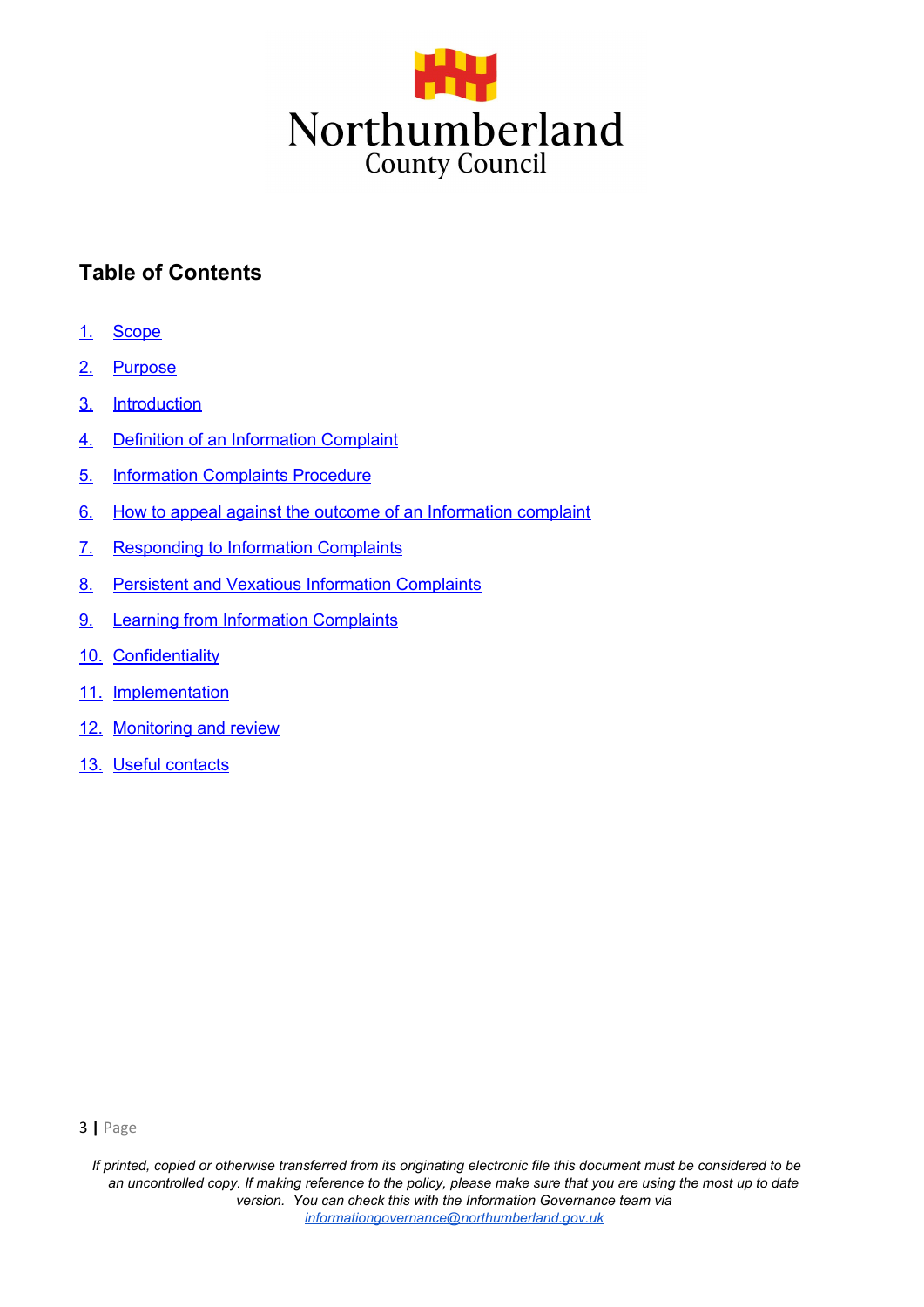

## **1. Scope**

- 1.1 This Policy applies to any customer of the Council, or a person or body acting on behalf of the customer who has a complaint about an information related matter.
- 1.2 In this instance a customer of the Council is anyone who:-
	- Contacts the Council to seek information using the Freedom of Information (FOI), Environmental Information Regulations (EIR) or Data Protection (DP) processes;
	- Contacts the Council to report concern about how personal information is being handled;
	- Contacts the Council to seek permission to re-use the Council's information.

## **2. Purpose**

- 2.1 This policy sets out how customers can make a complaint about:-
	- request for information under the Freedom of Information (FOI) Act or Environmental Information Regulations (EIR);
	- requests for personal information under the General Data Protection Regulation (GDPR);
	- the way in which personal information has been handled in relation to the General Data Protection Regulation;
	- requests to re-use the Council's information;

And how we will respond to and learn from complaints received.

2.2 This policy is part of a suite of Information Governance policies.

## **3. Introduction**

- 3.1 The Council is committed to delivering excellent customer service. Listening to our customers and learning from customer feedback enables the Council to improve its services and meet the needs of customers more effectively. .
- 3.2 We want to make it as easy as possible for customers to let us know their views, including how to make a complaint.

#### 4 **|** Page

*If printed, copied or otherwise transferred from its originating electronic file this document must be considered to be an uncontrolled copy. If making reference to the policy, please make sure that you are using the most up to date version. You can check this with the Information Governance team via informationgovernance@northumberland.gov.uk*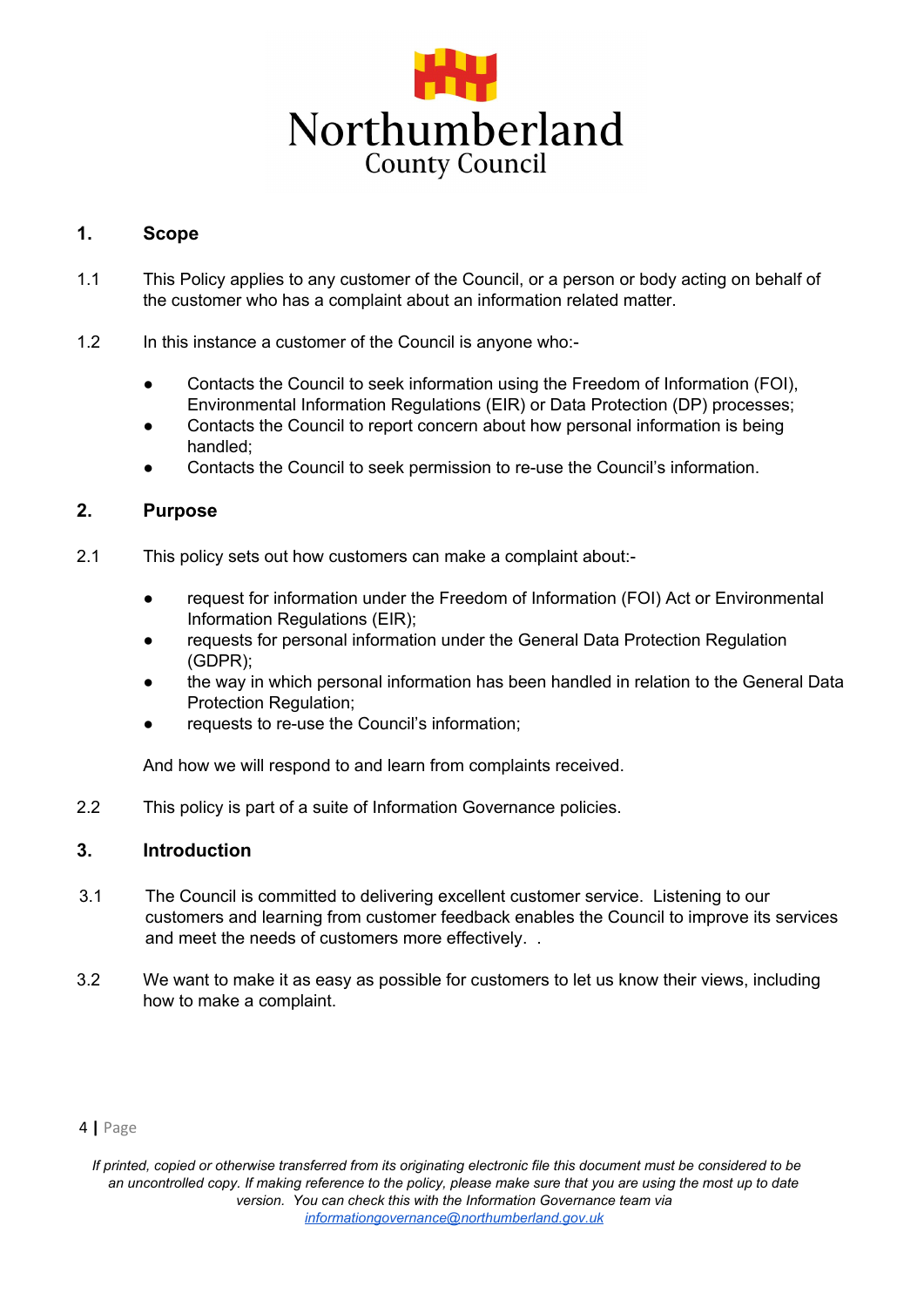

## **4. Definition of an Information Complaint**

- 4.1 An information complaint is an expression of dissatisfaction about the Council's handling of a request for information, request to re-use information or the standard and quality of service in relation to FOI, EIR, DP or re-use – which require a response. The response may be to put things right straightaway, or to investigate the matter further.
- 4.2 A complaint could include any of the following concerns:
	- we delay or fail to deliver a request for information or a request to re-use information;
	- we fail to resolve a request to handle personal information as we should;
	- a member of staff's attitude or competence causes concern;
	- we fail to meet our statutory responsibilities in relation to FoI, EIR, DP or re-use;
	- we apply an exemption that a requester is not happy about.
- 4.3 A complaint is not:
	- a first request for service;
	- a query about the process of a specific issue.

#### **5. Information Complaints Procedure**

5.1 Customers must make a formal information complaint about the Council in writing by emailing the Data Protection Officer at Informationgovernance@northumberland.gov.uk or by post to Northumberland County Council, County Hall, Morpeth, NE61 2EF. If assistance is required to put a complaint into writing the complaint can be made in person via our Customer Service local Offices.

#### 5.2 **Information Resolution**

- 5.2.1 Where the information complaint is of a general nature we aim to resolve the issue informally.
- 5.2.2 We encourage customers in this first instance to contact the FoI/EIR or DP Coordinator of the service they wish to complain about. The Coordinator will do all they can to put things right.

#### 5.3 **Formal Resolution**

5.3.1 Where the information complaint is related to a perceived breach of the FoI or GDPR Acts, the EIR or re-use of information legislation the complaint will be investigated by

#### 5 **|** Page

*If printed, copied or otherwise transferred from its originating electronic file this document must be considered to be an uncontrolled copy. If making reference to the policy, please make sure that you are using the most up to date version. You can check this with the Information Governance team via informationgovernance@northumberland.gov.uk*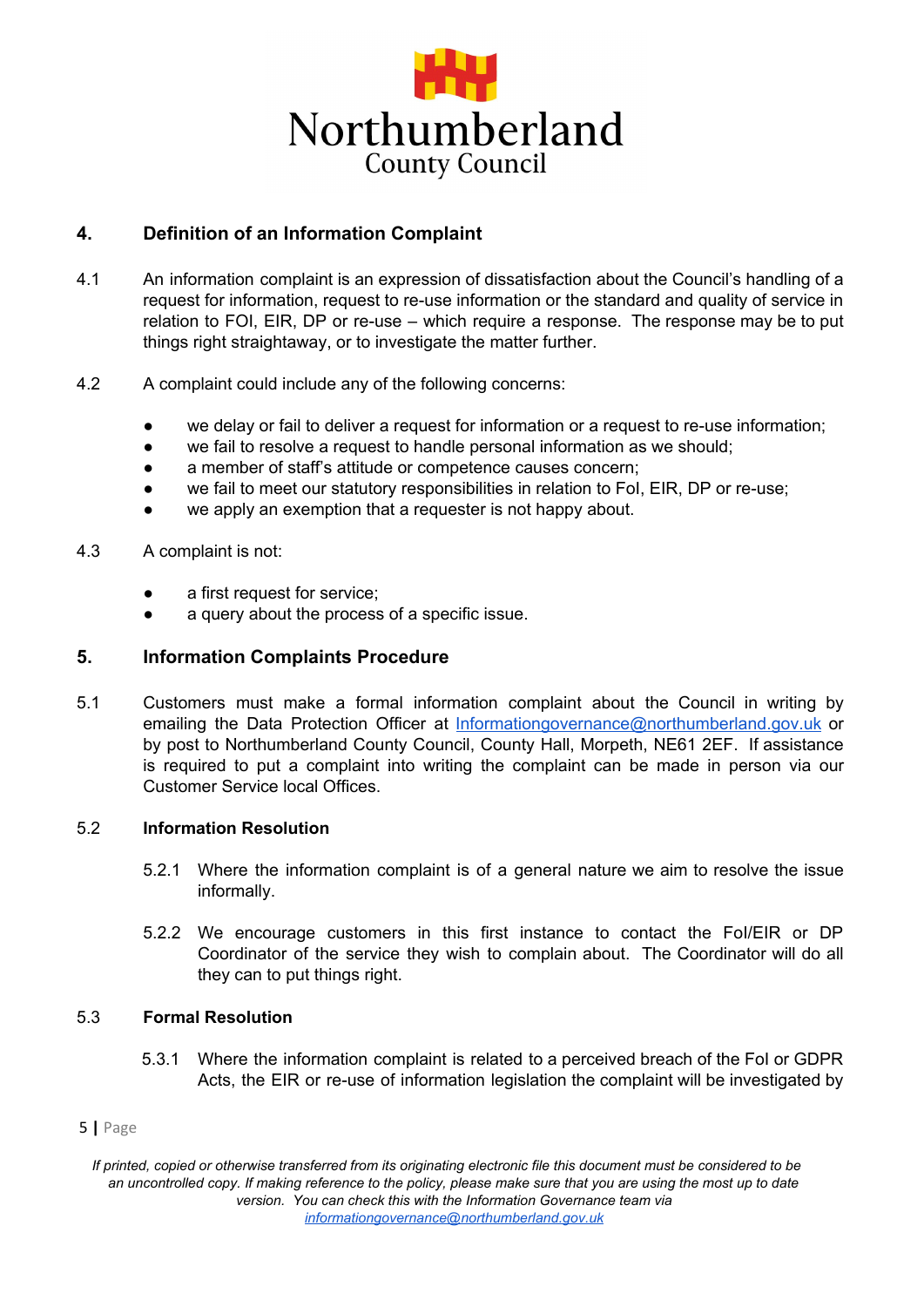

the Data Protection Officer through the Council's formal procedure. The formal complaint process will be carried out as a one stage internal review.

5.3.2 Please note that FoI complaints must be made within 2 calendar months from the date of the response and EIR complaints must be made within 40 working days of the alleged failure to apply the regulations.

#### 5.4 **Formal Process**

- 5.4.1 A senior officer of the Council who has not been involved in the initial response will carry out the internal review along with any other appropriate Council officers. This will be overseen by the Data Protection Officer.
- 5.4.2 An acknowledgement will be sent to the customer within 5 working days and we strive to provide a response within 20 working days. The timescale for the sending of the response can be extended to within 40 working days for in depth internal reviews. The complainant will be informed about this extension and the reason for it.
- 5.4.3 Please note that while we try to keep within the deadline above, there is no defined statutory timescale for dealing with these complaints.

#### **6. How to appeal against the outcome of an Information complaint**

- 6.1 Where the Data Protection Officer has internally reviewed a complaint about access to information or the handling of personal information and the customer is still not satisfied, they may appeal to the Information Commissioner.
- 6.2 Where the Data Protection Officer has internally reviewed a complaint about the re-use of information and the customer is still not satisfied, they may appeal to the Information Commissioner if the re-use relates to a dataset.
- 6.3 Where the re-use relates to non-dataset information the Re-use of Public Sector Information Regulations apply and in these cases the appeal should be made to Office for Public Sector Information (OPSI).
- 6.4 For FOI and EIR complaints the appeal must be made to the Information Commissioner within 6 months of the outcome of the internal review.
- 6.5 For complaints to OPSI the appeal should be made in writing, state the nature of the complaint and should be accompanied by a copy of the Council's complaint investigation.

<sup>6</sup> **|** Page

*If printed, copied or otherwise transferred from its originating electronic file this document must be considered to be an uncontrolled copy. If making reference to the policy, please make sure that you are using the most up to date version. You can check this with the Information Governance team via informationgovernance@northumberland.gov.uk*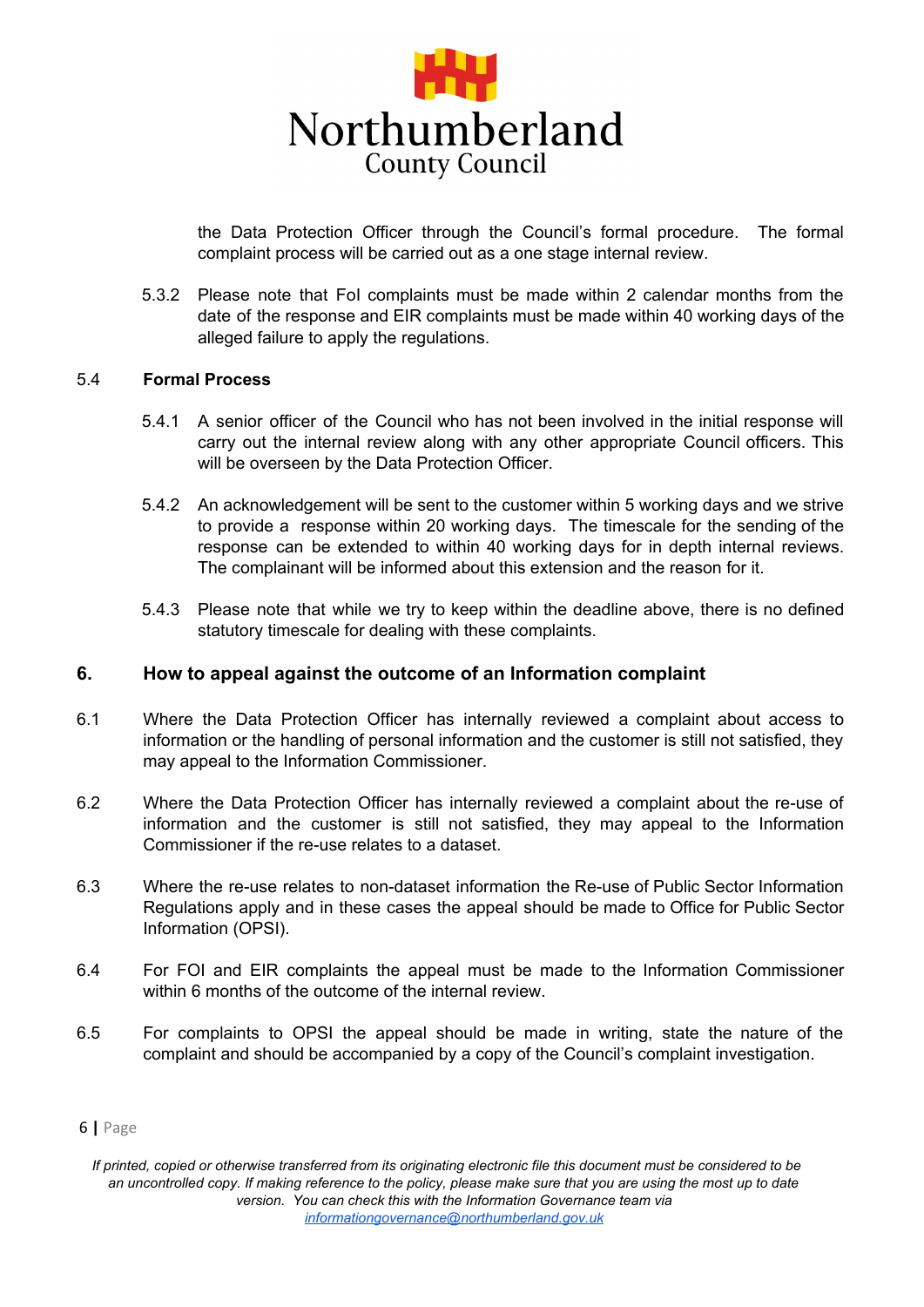

## **7. Responding to Information Complaints**

- 7.1 On receipt of a formal information complaint we will:
	- ensure it is recorded on the Council's system for tracking complaints
	- **●** ensure it is forwarded to the Data Protection Officer who will coordinate an investigation
- 7.2 We will acknowledge and respond to the complaint or send a holding letter to the customer in line with the timescales indicated in section 4.
- 7.3 All information complaints are dealt with courteously, openly and fairly.

## 7.4 **Information Complaints - Upheld**

- 7.4.1 Where we have made a mistake or failed to provide the expected standard or quality of service, we will acknowledge and apologise for this. We will also set out the actions we will take to put things right and improve our services. This could include:
	- Providing previously withheld information
	- Permitting the re-use of information
	- Permitting the re-use of information with different terms
	- Reviewing Council FOI, EIR, DP or re-use policies or procedures
	- Reviewing how we handle personal data
	- Providing appropriate staff training and guidance

## 7.5 **Information Complaints – Not Upheld**

- 7.5.1 Where we have investigated and we still uphold the original decision made, we will:
	- Explain the reasons for our decision clearly
	- Provide any relevant evidence to support the decision
	- Inform customers how to progress their complaint if they remain dissatisfied

## **8. Persistent and Vexatious Information Complaints**

8.1 We aim to respond to all information complaints positively, and ensure that customers are satisfied with the way their complaint has been handled.

#### 7 **|** Page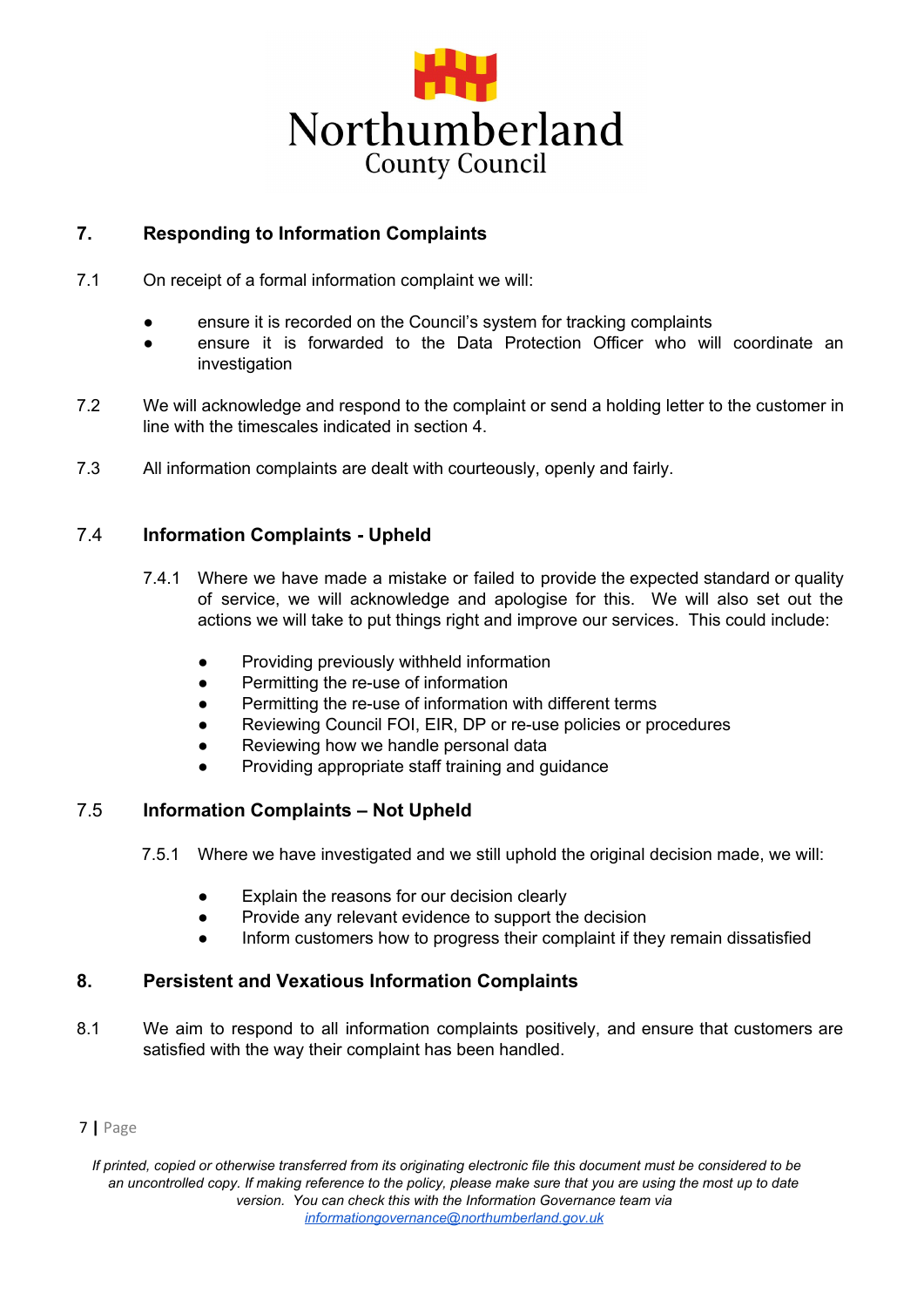

- 8.2 In a small number of cases customers may pursue a complaint in an unreasonable way, which impacts on Council resources and capacity to respond to the complaint effectively.
- 8.3 Ways in which a customer may be considered unreasonably persistent or vexatious in pursuing their information complaint could include:
	- Changing the basis of a complaint during the investigation process
	- Refusing to cooperate with the complaints investigation process
	- Refusing to accept investigation conclusions and decisions
	- Repeatedly making the same or similar complaint
- 8.4 Continuing to respond to these complaints can take up a lot of time and reduce capacity to deal with other complaints effectively.
- 8.5 Where it is considered that an information complaint has become vexatious the Data Protection Officer, with Legal advice if necessary, will inform the customer of any decisions to close a complaint and not enter into any further correspondence on the matter.

## **9. Learning from Information Complaints**

- 9.1 Feedback from our customers is used to drive service improvement.
- 9.2 Data about information complaints is collated and used to review how we handle and respond to customer feedback. This includes:
	- How well we meet our target response times
	- How effective we are in capturing information complaints across the Council
- 9.3 Information complaints are regularly reviewed to identify how we can improve our information related processes. This includes:
	- A senior member of the Information Governance Office making operational improvements in response to specific complaints
	- Regular review of upheld complaints to identify issues that need addressing
	- Identify areas where more training is required.

## **10. Confidentiality**

10.1 Any personal information provided to the Council will be managed in line with the requirements of the General Data Protection Regulation.

#### 8 **|** Page

*If printed, copied or otherwise transferred from its originating electronic file this document must be considered to be an uncontrolled copy. If making reference to the policy, please make sure that you are using the most up to date version. You can check this with the Information Governance team via informationgovernance@northumberland.gov.uk*